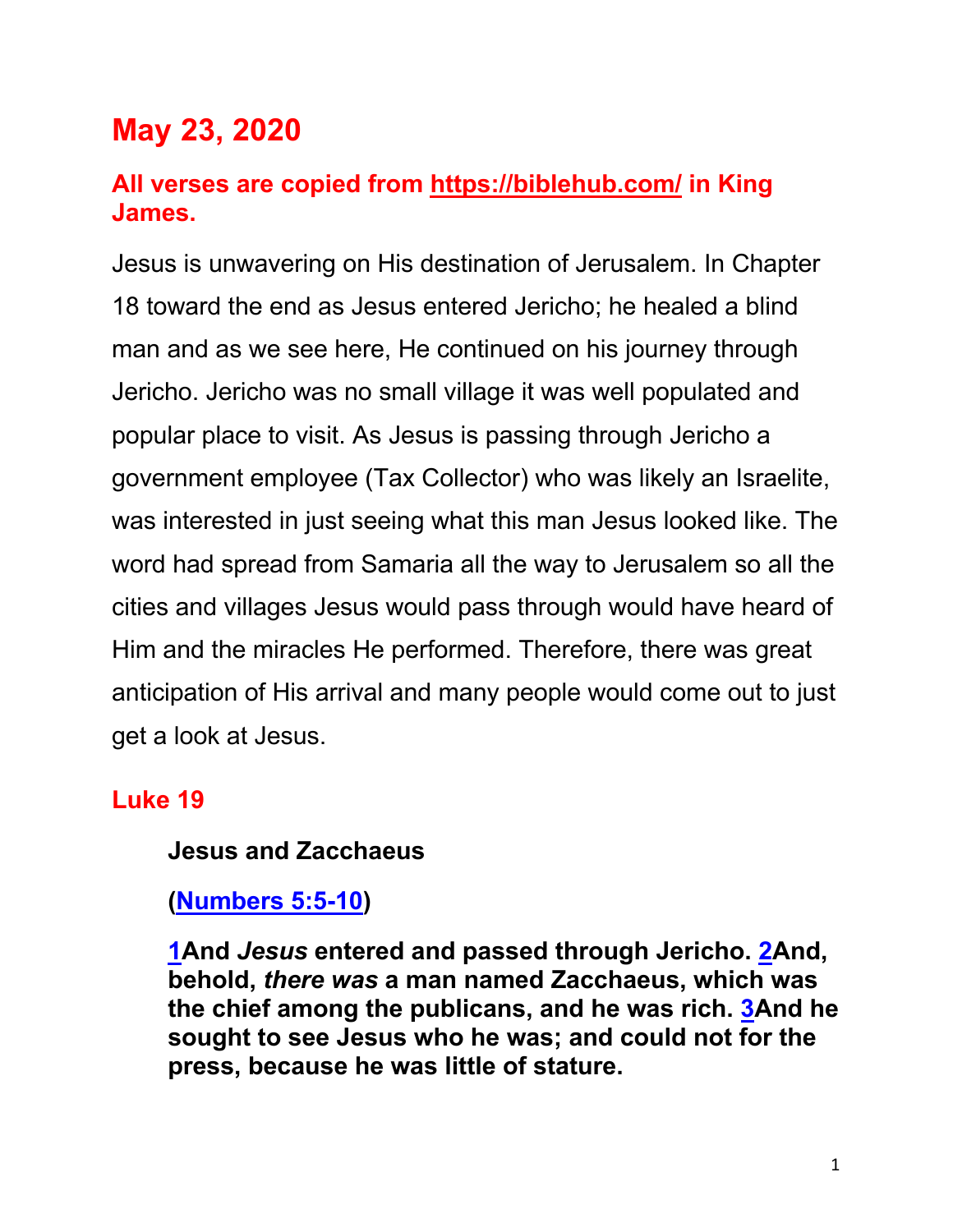Zacchaeus was vertically challenged.

**4And he ran before, and climbed up into a sycomore tree to see him: for he was to pass that** *way***. 5And when Jesus came to the place, he looked up, and saw him, and said unto him, Zacchaeus, make haste, and come down; for to day I must abide at thy house. 6And he made haste, and came down, and received him joyfully.**

To be called by name by Christ in the midst of a throng of people would be quite exciting. Zacchaeus was undoubtedly quite unpopular within the Israelite community as he was the one that would compel the people to pay taxes to the Roman government which they all hated.

### **7And when they saw** *it***, they all murmured, saying, That he was gone to be guest with a man that is a sinner.**

We are not told precisely but either the religious leaders had sent scribes to follow Jesus and report back or these were local Jews who had heard of the many things Jesus had done including hanging out with sinners. All these reports were undoubtedly forwarded to Jerusalem with much bias.

#### **8And Zacchaeus stood, and said unto the Lord; Behold, Lord, the half of my goods I give to the poor; and if I have taken any thing from any man by false accusation, I restore** *him* **fourfold.**

We are not told what prompted Zacchaeus to make this decision but being of the Jewish belief he would have known about the law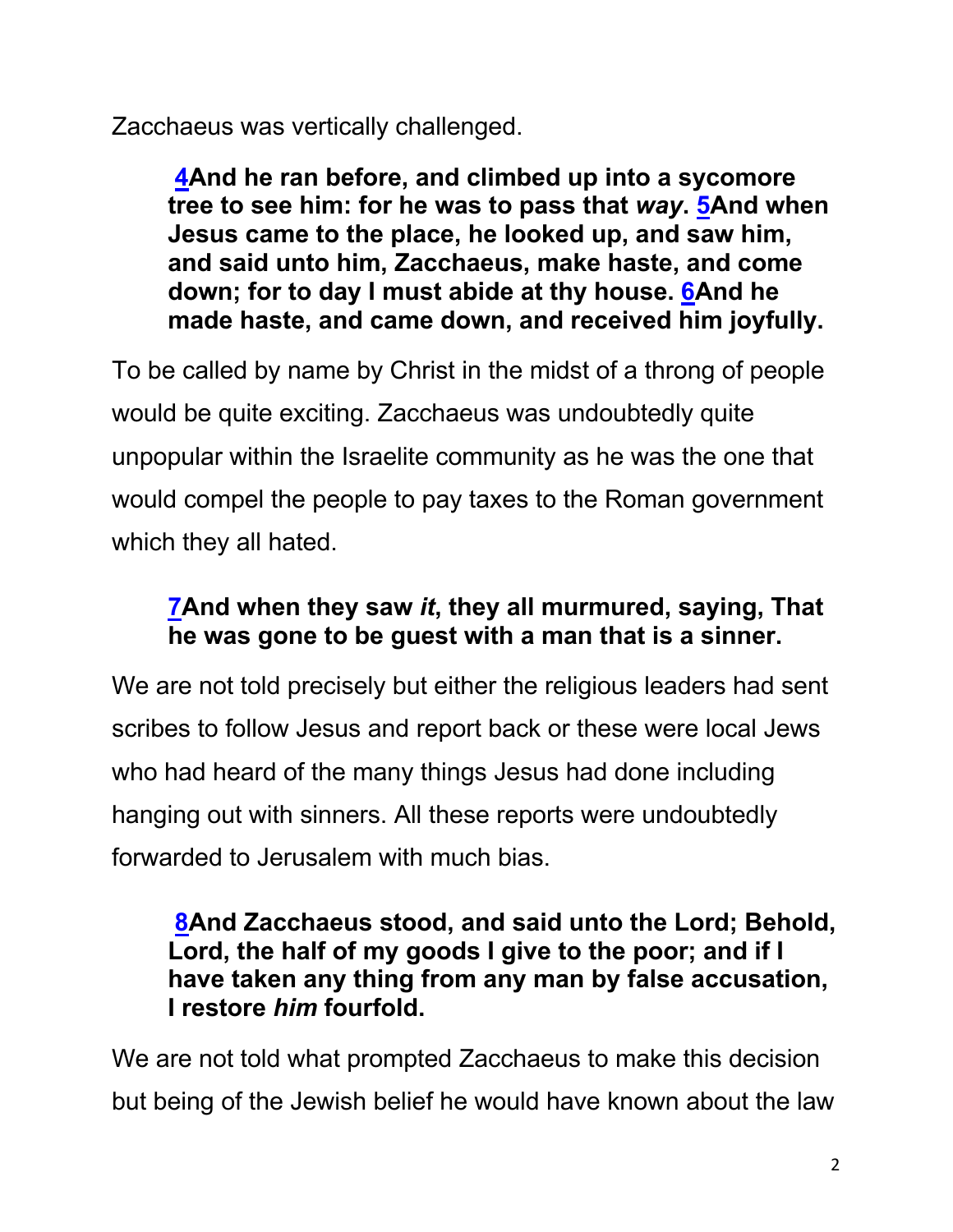of cheating a fellow Israelite and what it required, which is found in Numbers.

> *Numbers 5: 5And the LORD spake unto Moses, saying, 6Speak unto the children of Israel, When a man or woman shall commit any sin that men commit, to do a trespass against the LORD, and that person be guilty; 7Then they shall confess their sin which they have done: and he shall recompense his trespass with the principal thereof, and add unto it the fifth part thereof, and give it unto him against whom he hath trespassed.*

**Q.** As you read the law from Numbers 5 what was the first requirement of setting things straight?

Confess =  $report + repay$ 

**9And Jesus said unto him, This day is salvation come to this house, forsomuch as he also is a son of Abraham. 10For the Son of man is come to seek and to save that which was lost.**

**Q.** How did we get from Zacchaeus confessing his sin to "salvation" before salvation was available to anyone?

If we could call any single person "Salvation" who that be? Jesus of course, He is our Salvation. So when Jesus states that; **"This day is salvation come to the house,"** Jesus is speaking of Himself. He has come to the house of this son or more appropriately; descendent of Abraham.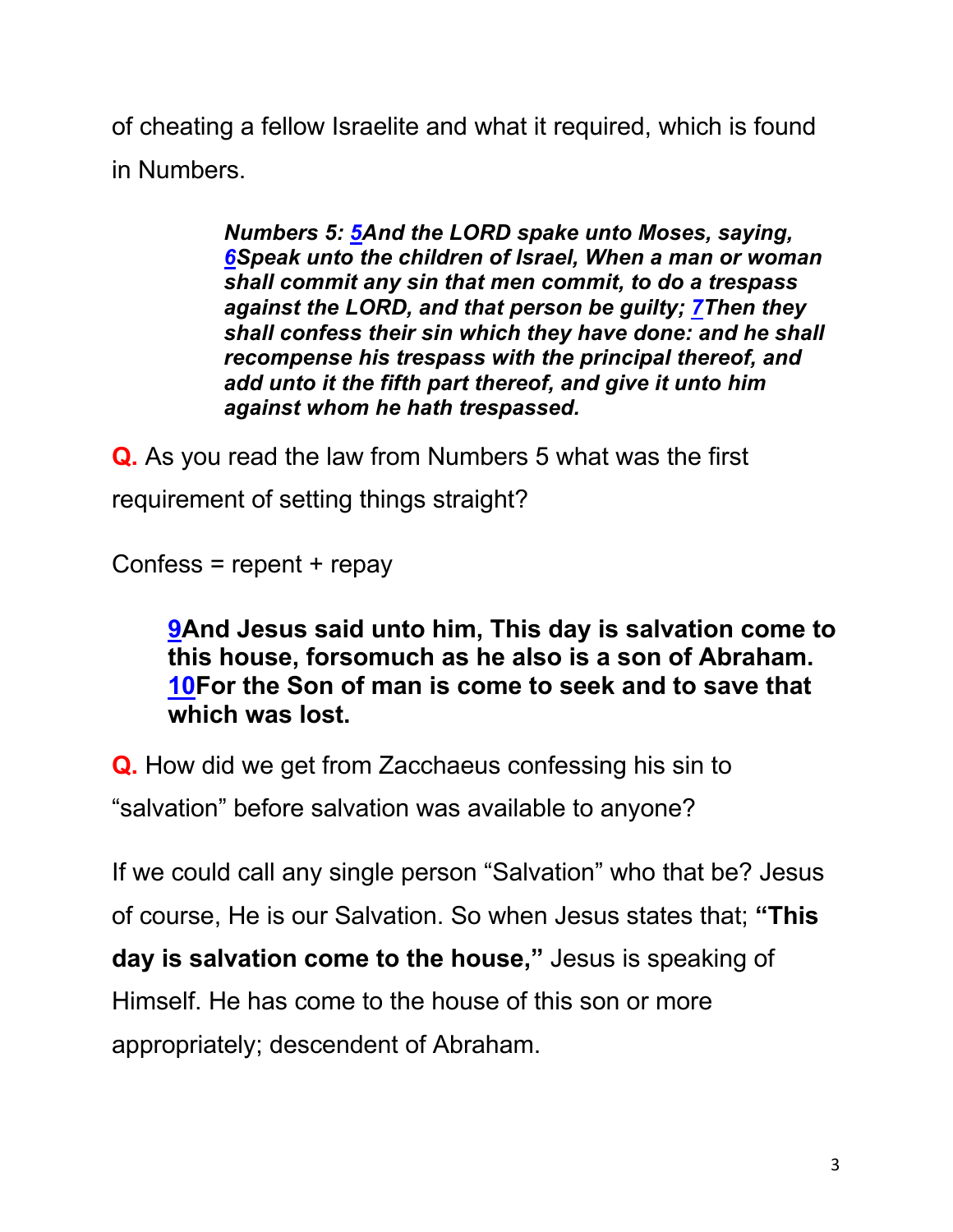Jesus then adds a slight rebuke to any of the religious leaders within hearing that the "Son of Man" Jesus has come to seek the lost and Zacchaeus is one of those.

## **The Parable of the Ten Minas**

## **(Matthew 25:14-30)**

**11And as they heard these things, he added and spake a parable, because he was nigh to Jerusalem, and because they thought that the kingdom of God should immediately appear.**

There were many in this day and even today that want a warrior King; those anticipated that Jesus once He reached Jerusalem would cast off His robes as Teacher and done the robes of the King of Israel defeating the Roman legions, free Israel at last.

To identify the characters in this parable; the Nobleman is the Son of Man, Jesus. His servants were those who follow Him to one degree or another but certainly they are His followers. The citizens are the religious leaders and many of their fellow countrymen who detested Jesus and wanted a Warrior King.

**12He said therefore, A certain nobleman went into a far country to receive for himself a kingdom, and to return. 13And he called his ten servants, and delivered them ten pounds, and said unto them, Occupy till I come.**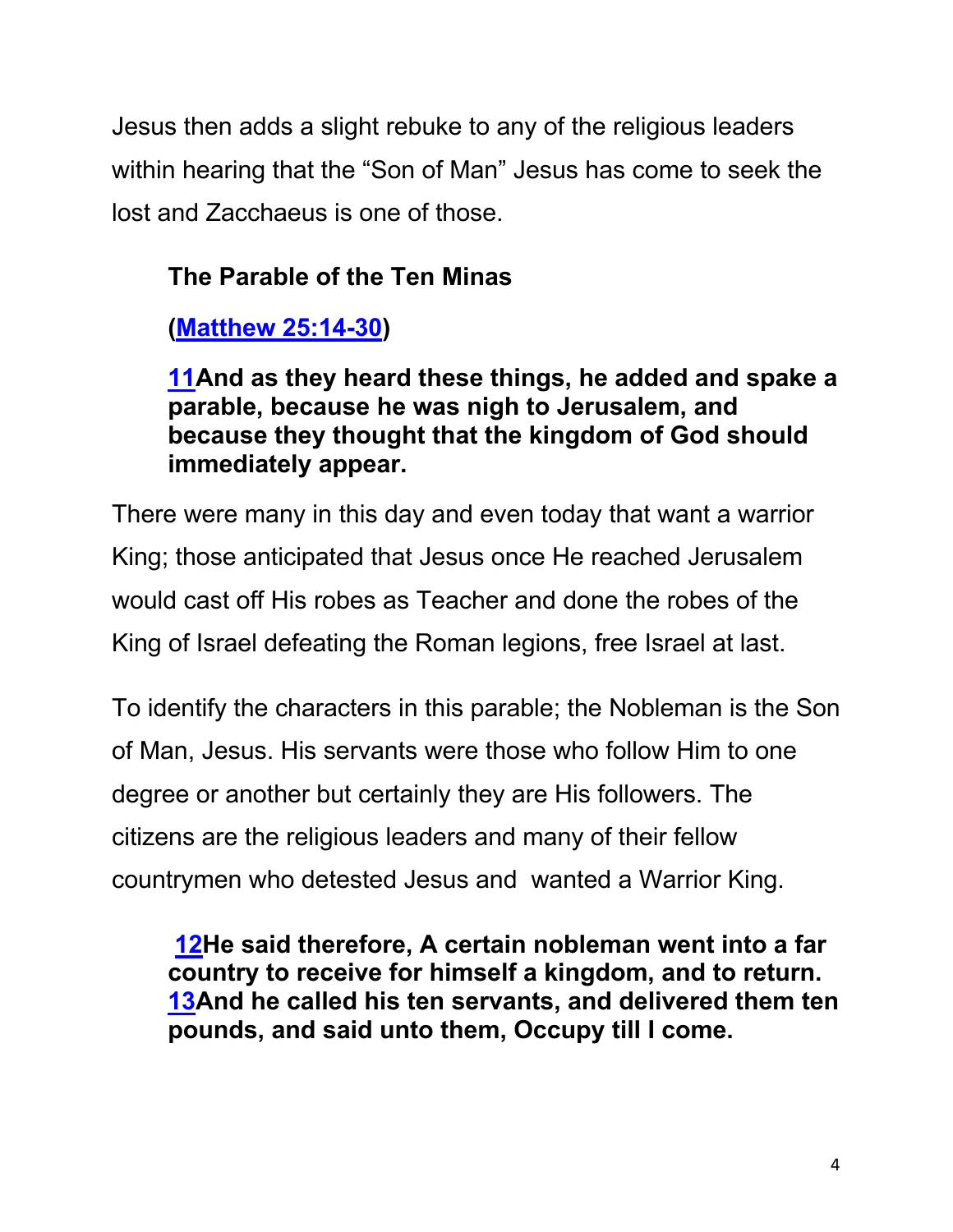The word "occupy" according to Strong's Concordance is;

Phonetic Spelling: (prag-mat-yoo'-om-ahee) Definition: to busy oneself Usage: I transact business, trade.

It is a direction to trade within business and increase the value of what these servants had been left to care for. So, there was a direct command to see increase in what was put under their care. In this parable, with Jesus being the Nobleman and followers being the 10 servants, what do you suppose the "minas" is meant here?

What did Jesus leave us with when He departed? He left us the paraclete the Holy Ghost, the one who blesses us each with Grace and Mercy and Love.

#### *John 16:7 Nevertheless I tell you the truth; It is expedient for you that I go away: for if I go not away, the Comforter will not come unto you; but if I depart, I will send him unto you.*

**Q.** If then the Minas represent gifts from God that we are to do with those gifts given to us? Share them with the world.

### **14But his citizens hated him, and sent a message after him, saying, We will not have this** *man* **to reign over us.**

These citizens that are most clearly represented by the religious leaders and those that would do their bidding were very vocal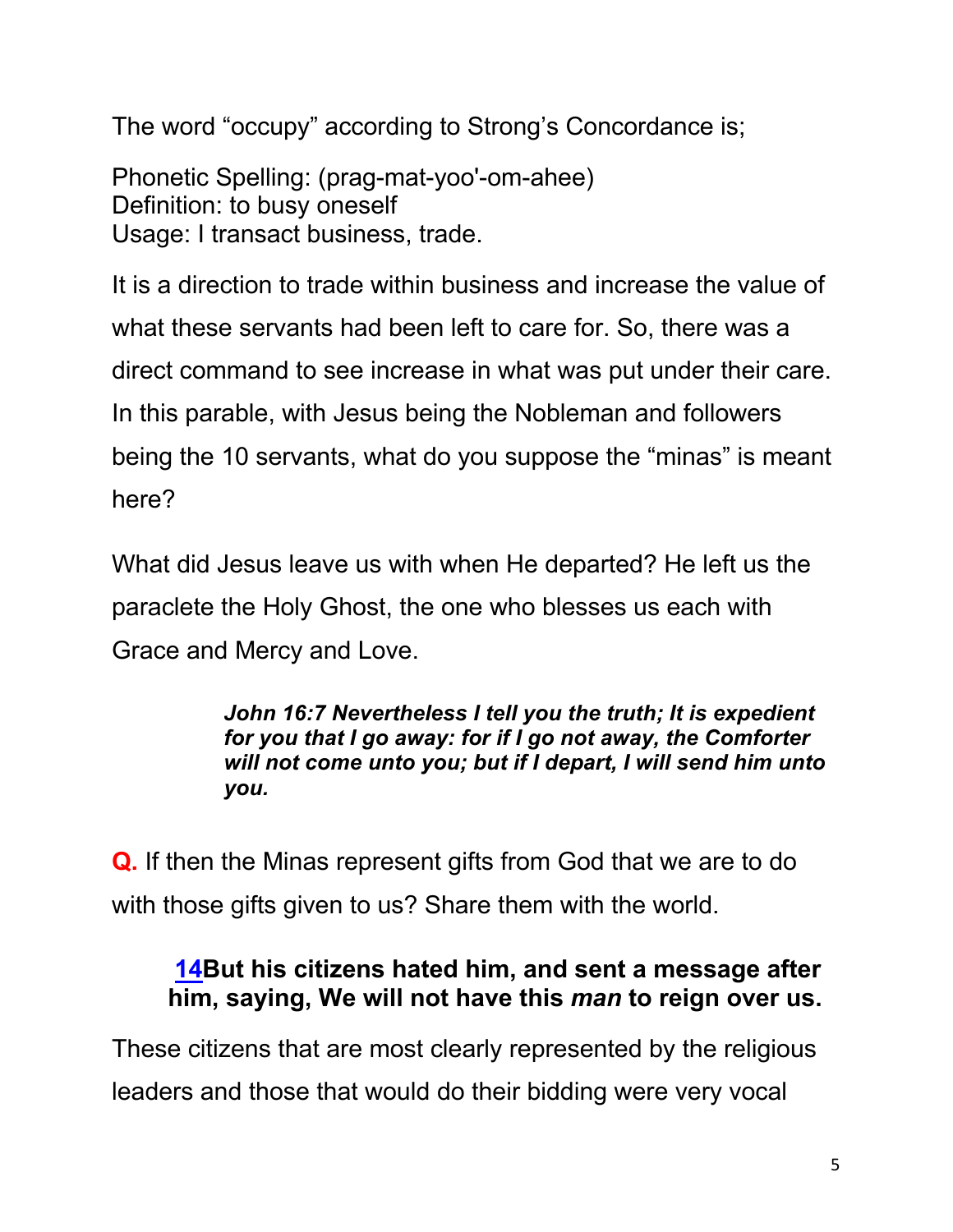about not wanting Jesus as their King. That will all come clear when Jesus stands before Pilot having been falsely accused of declaring Himself to be King of the Jews. That accusation was twisted by what Christ said that His Kingdom was not of this world.

> *John 18: 33Then Pilate entered into the judgment hall again, and called Jesus, and said unto him, Art thou the King of the Jews? 34Jesus answered him, Sayest thou this thing of thyself, or did others tell it thee of me? 35Pilate answered, Am I a Jew? Thine own nation and the chief priests have delivered thee unto me: what hast thou done? 36Jesus answered, My kingdom is not of this world: if my kingdom were of this world, then would my servants fight, that I should not be delivered to the Jews: but now is my kingdom not from hence. 37Pilate therefore said unto him, Art thou a king then? Jesus answered, Thou sayest that I am a king. To this end was I born, and for this cause came I into the world, that I should bear witness unto the truth. Every one that is of the truth heareth my voice.*

It may well be that Jesus is insinuating that the religious leaders would petition God and tell Him that they did not want this man Jesus as their King; that would account for the citizens "**sent a message after him".** Whether it was a petition to God or to Pilot either case works.

**15And it came to pass, that when he was returned, having received the kingdom, then he commanded these servants to be called unto him, to whom he had given the money, that he might know how much every man had gained by trading.**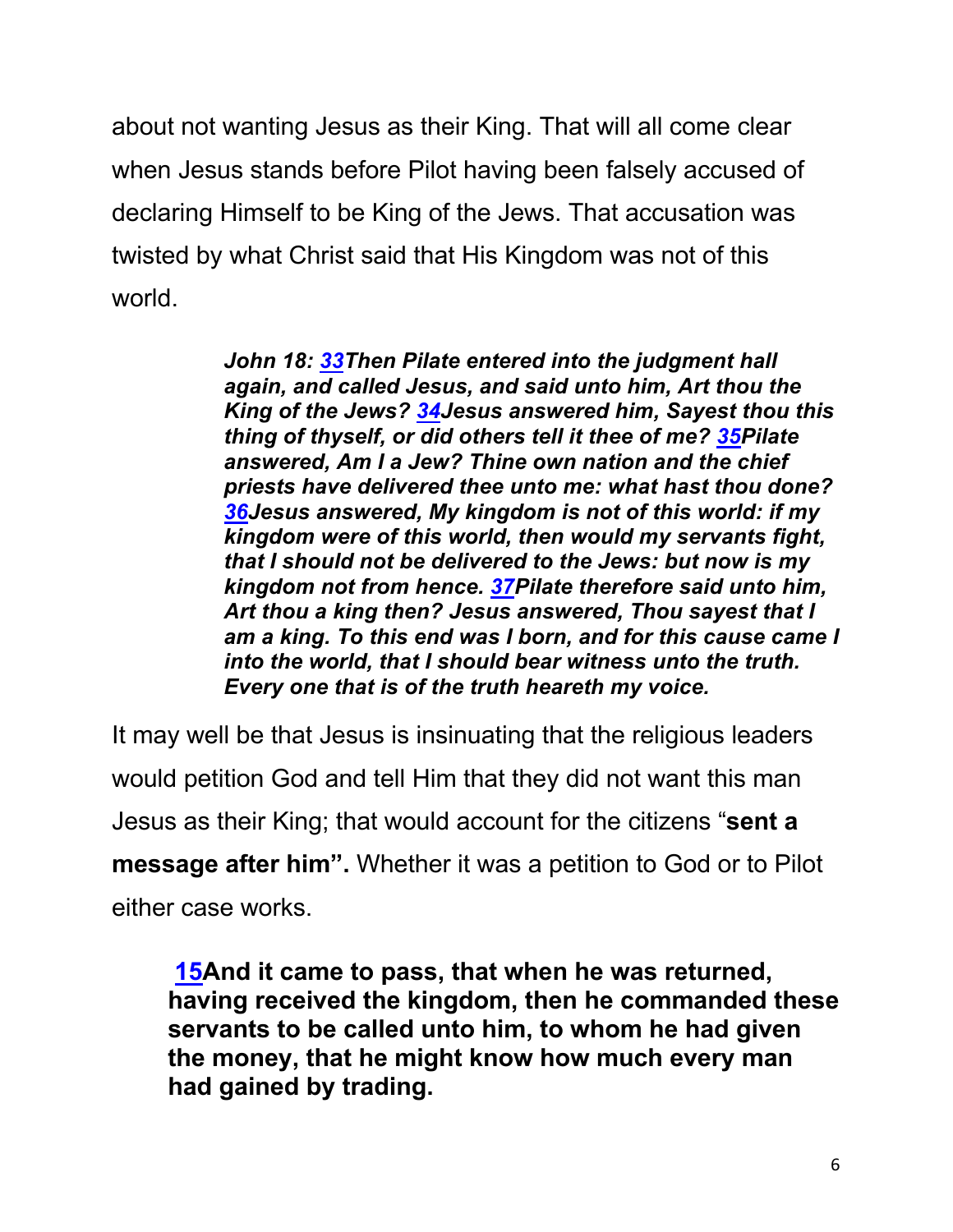This calling of the servants sounds a lot like the Bema Seat of Christ in which all believers will stand in judgement; not for salvation because that is already assured; not by any man's works but wholly through the work of Jesus on the Cross. Rewards will be distributed to the believers based on the faithfulness of our works for and through Jesus while on earth.

**16Then came the first, saying, Lord, thy pound hath gained ten pounds. 17And he said unto him, Well, thou good servant: because thou hast been faithful in a very little, have thou authority over ten cities. 18And the second came, saying, Lord, thy pound hath gained five pounds. 19And he said likewise to him, Be thou also over five cities.**

There are those who will have squandered their opportunity to share the Love, Mercy and Grace of God with others. This is meant as encouragement to do all you can for and through Jesus, not for the rewards but because you love Him and that is what He commanded us to do.

#### *John 14:15 If ye love me, keep my commandments.*

The rewards are just icing on the cake, we walk in obedience because we love Jesus, we share what we have been freely given because we love Jesus. If we do it for any other reason, then it is selfish and will result in a rebuke for our selfish efforts.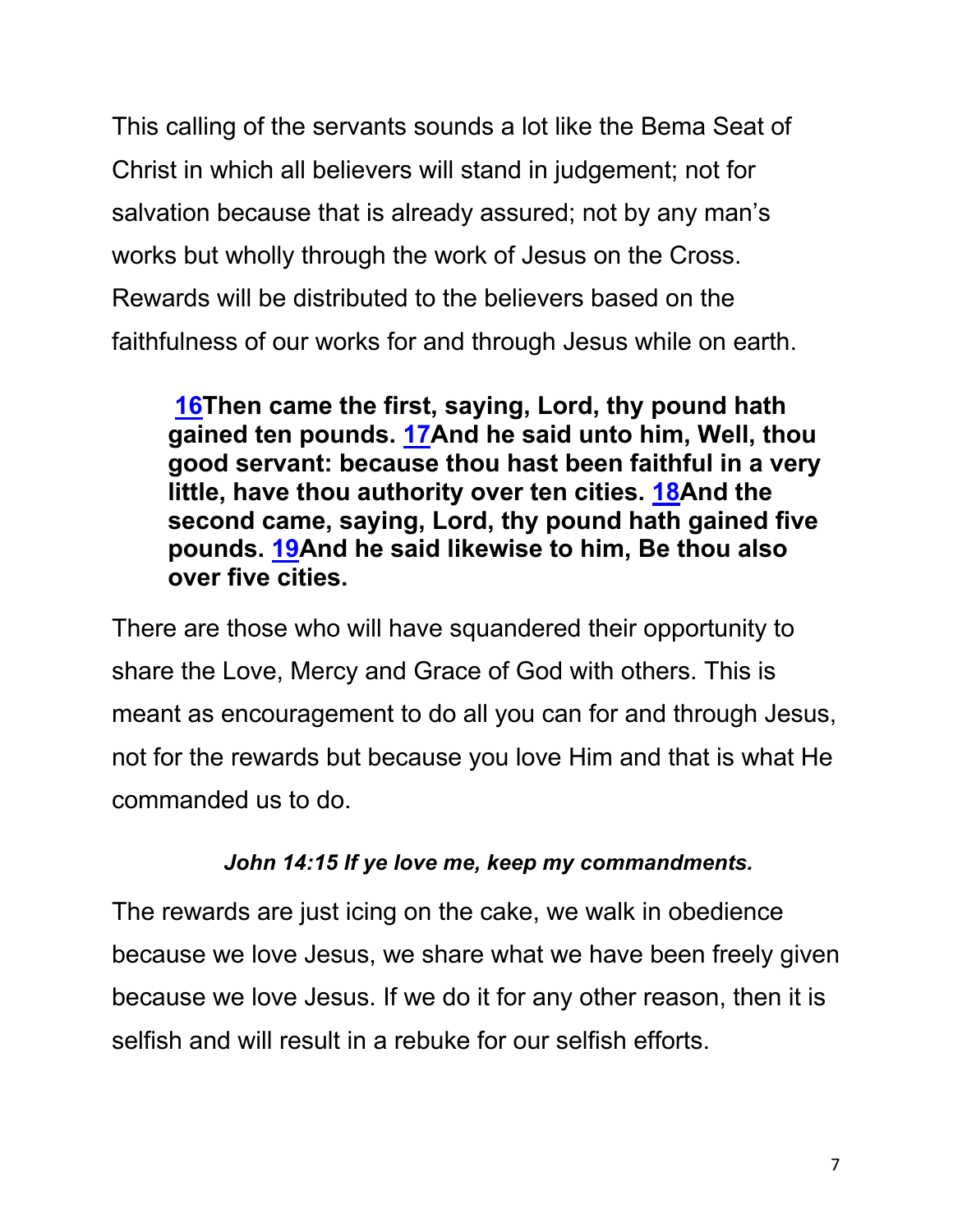**20And another came, saying, Lord, behold,** *here is* **thy pound, which I have kept laid up in a napkin: 21For I feared thee, because thou art an austere man: thou takest up that thou layedst not down, and reapest that thou didst not sow. 22And he saith unto him, Out of thine own mouth will I judge thee,** *thou* **wicked servant. Thou knewest that I was an austere man, taking up that I laid not down, and reaping that I did not sow: 23Wherefore then gavest not thou my money into the bank, that at my coming I might have required mine own with usury?**

It sounds as if Jesus is angry with this servant, but I think perhaps a better assessment would be disappointment. Now consider the moment we stand before Jesus do any of us want to disappoint our Lord.

**24And he said unto them that stood by, Take from him the pound, and give** *it* **to him that hath ten pounds. 25(And they said unto him, Lord, he hath ten pounds.) 26For I say unto you, That unto every one which hath shall be given; and from him that hath not, even that he hath shall be taken away from him.**

I do not believe this "wicked" servant lost his salvation, because it is not out of anger that Jesus addresses him; it is out of disappointment that this servant with even a little effort would have brought something of value back to the Kingdom of God in and for the name of Jesus. The servant will be in the Kingdom but may regret his failure for some time.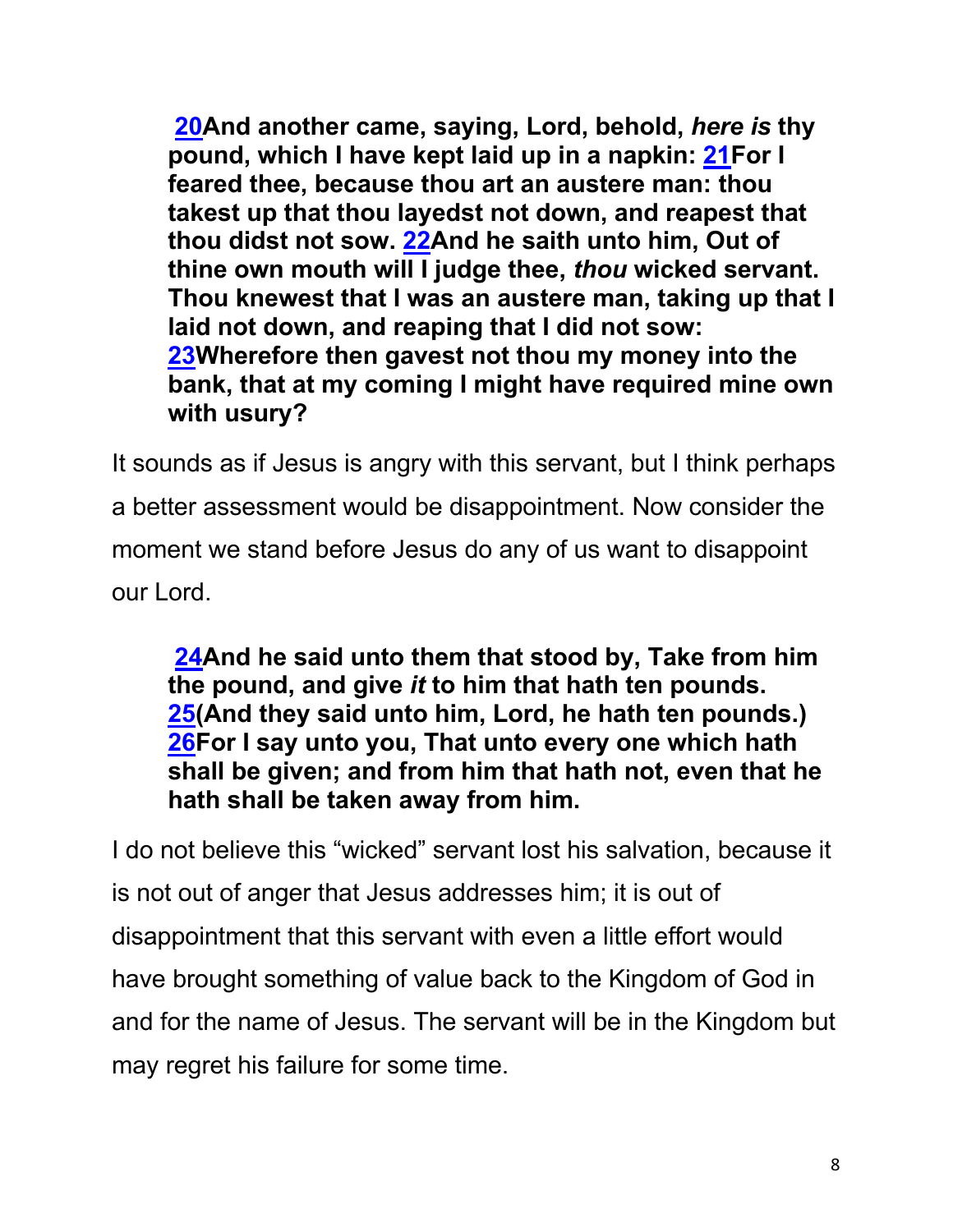### **27But those mine enemies, which would not that I should reign over them, bring hither, and slay** *them* **before me.**

Now Jesus addresses those in authority that rejected him and led others who followed those in authority to reject Christ, those will He have slain before Him. The real culprit as we all know is Satan; he has led millions astray, plying them with the lust of the flesh. They have rejected the One True King and will die in their sins.

Jesus is going to reign over all creation even if you don't like Him or the idea of Him. He is going to reign. To those who are disappointed in that idea, you better start getting use to disappointment.

## **The Triumphal Entry**

**(Zechariah 9:9-13; Matthew 21:1-11; Mark 11:1-11; John 12:12-19)**

**28And when he had thus spoken, he went before, ascending up to Jerusalem.**

**29And it came to pass, when he was come nigh to Bethphage and Bethany, at the mount called** *the mount* **of Olives, he sent two of his disciples,**

This is quoted from Pulpit Commentary in Bible Hub;

*"Bethphage is never mentioned in the Old Testament, but in the Talmud we find it specified in some interesting ceremonial*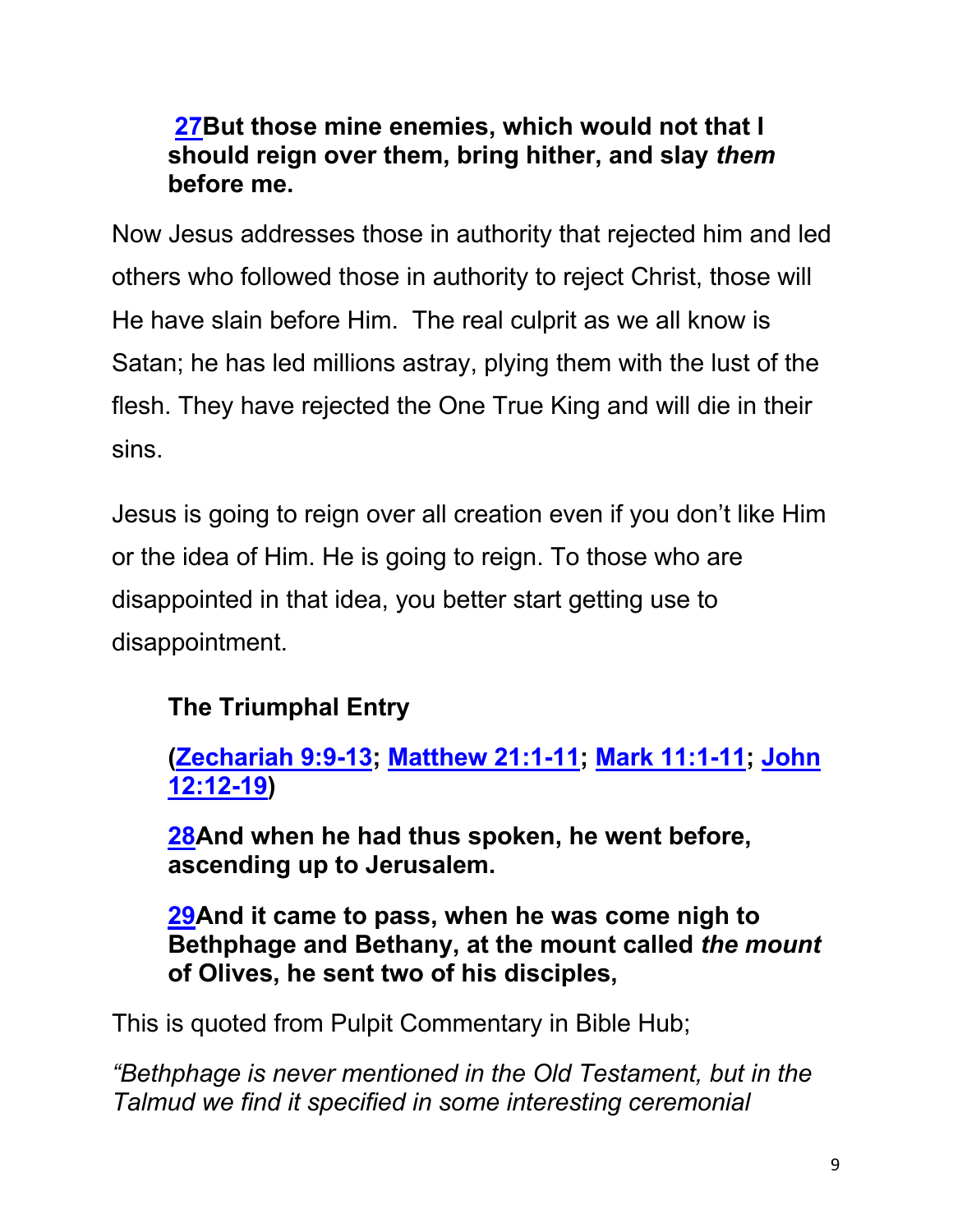*directions. It was evidently an outlying suburb of Jerusalem. Bethphage, which lay between the city and Bethany, was by the rabbis legally counted as part of Jerusalem. Bethany signifies" House of Dates," no doubt so called from its palm trees. Bethphage, "House of Green Figs," from its fig-orchards. The modern Bethany is known as El-Azarieh or Lazarieh, the name attaching to its connection with the history of Lazarus."*

#### **30Saying, Go ye into the village over against** *you***; in the which at your entering ye shall find a colt tied, whereon yet never man sat: loose him, and bring** *him hither***.**

This assignment by Christ to two of His disciples was in direct connection with a prophesy in Zechariah;

#### *Zechariah 9:9 Rejoice greatly, O daughter of Zion; shout, O daughter of Jerusalem: behold, thy King cometh unto thee: he is just, and having salvation; lowly, and riding upon an ass, and upon a colt the foal of an ass.*

There is no randomness with God or with Christ. Each syllable is calculated to accomplish a specific thing in God's Kingdom. It struck me that when we search out the depths of creation, we find not randomness that science is keen on alluding to but an order beyond our understanding. I have no way to prove this, but I am convinced that every star in every galaxy was place there by God for a specific reason, every molecule that was created by God was created for a specific purpose to carry out His grand plan. I don't need to understand it, I simply believe it is so.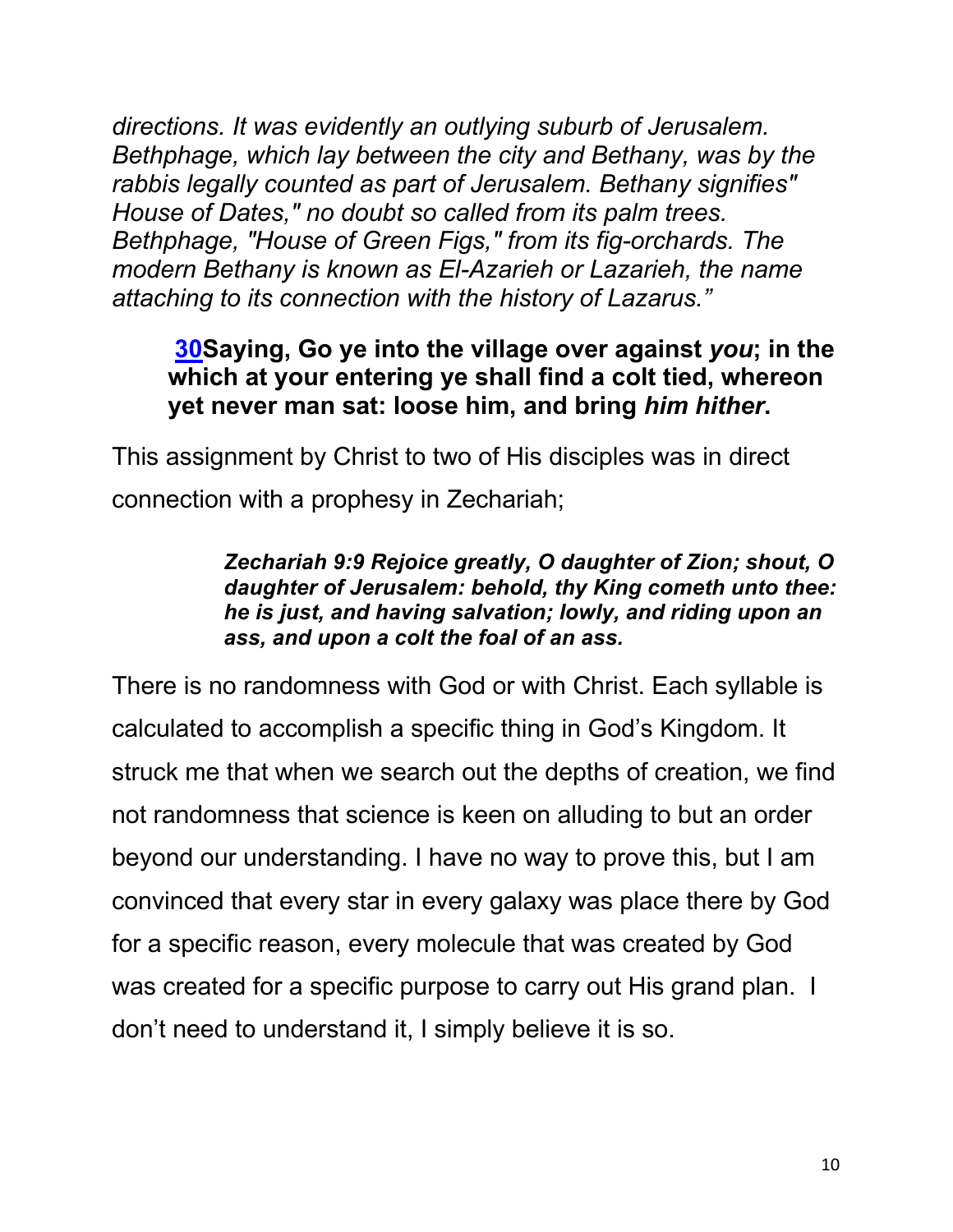#### **31And if any man ask you, Why do ye loose** *him***? thus shall ye say unto him, Because the Lord hath need of him.**

In Genesis 49 Jacob calls his sons to him to bless them. The blessings and in some cases curses are intriguing but regardless they were prophetic. Now do you think Jacob spoke these words out of random thought or did the power of God direct his tong to every syllable of every word? Did the words that God give Jacob determine the future or is it God's divine knowledge of the beginning and the end simply reveal what each of these men with free will would do?

I believe it is the latter, I do not believe God interferes with man's free will, if He did it would then cause the idea of free will to be a lie. God is not a liar, He is the Truth, He speaks only the Truth, so when He gave Jacob the vision of what was to become of each of his sons it was based on real life free will in each of their lives. He encourages us to do things by the power of the Holy Spirit but in the end, it is still our will that decides our obedience or lack thereof.

> *Genesis 49: 10The sceptre shall not depart from Judah, nor a lawgiver from between his feet, until Shiloh come; and unto him shall the gathering of the people be.*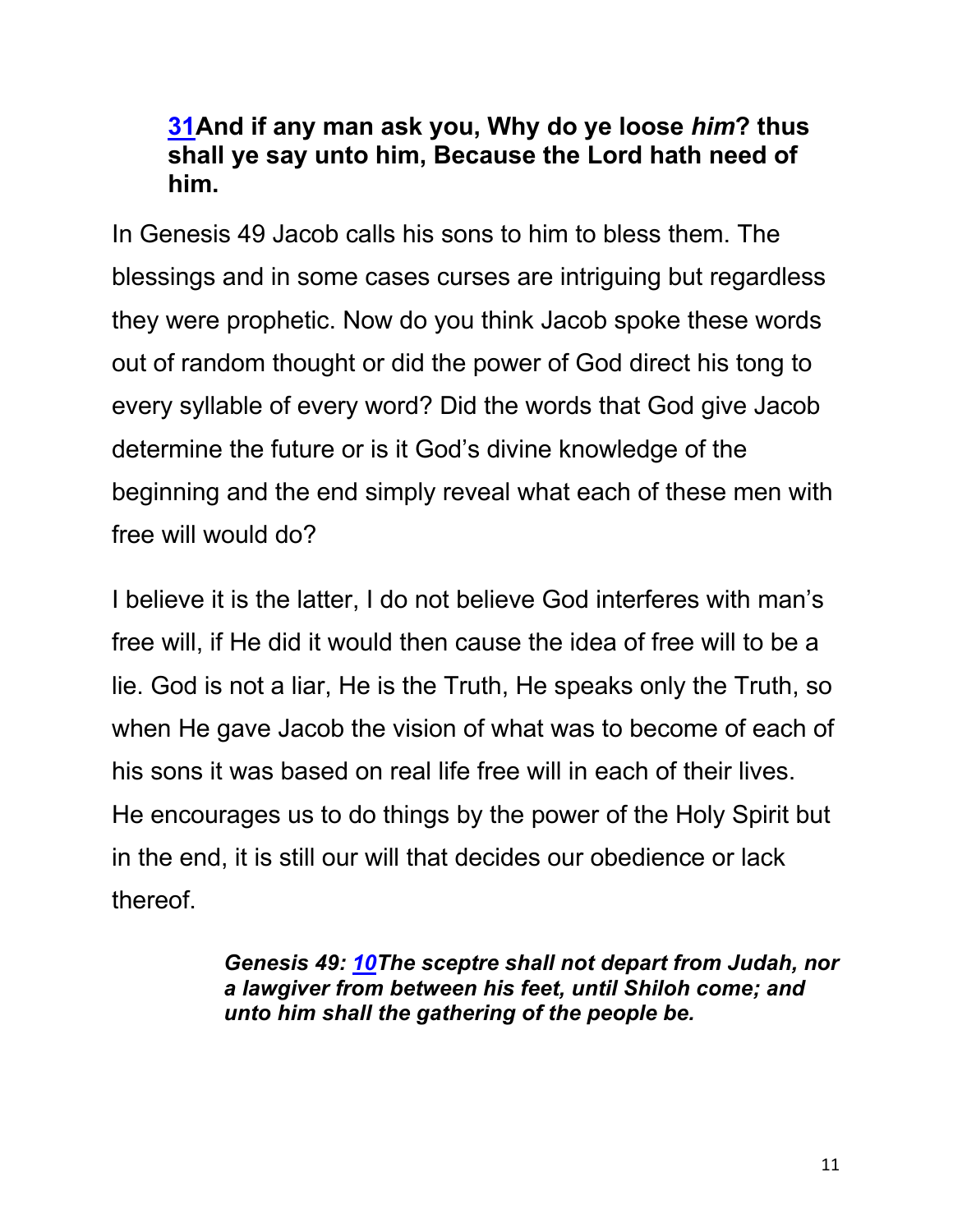*11Binding his foal unto the vine, and his ass's colt unto the choice vine; he washed his garments in wine, and his clothes in the blood of grapes:*

*12His eyes shall be red with wine, and his teeth white with milk.*

Luke omits that in reality an unbroken colt will be attached to his mother and the two are inseparable until the colt is weaned. So, the colt would be accompanied by its mother fulfilling the prophesy. The other issue here is that a colt that is unbroken would not sit idly by while someone put even a pack on it let alone a person sitting on his back. If you have ever been around an unbroken colt the miracle that Jesus could ride on this colt is indeed Godly.

**32And they that were sent went their way, and found even as he had said unto them. 33And as they were loosing the colt, the owners thereof said unto them, Why loose ye the colt? 34And they said, The Lord hath need of him.**

Just as Jesus said would happen, did Jesus take the owners free will away or did He simply know that the words spoken would have the effect intended because of foreknowledge? The man who owned the colt did not have to let him go, he chose to out of a free will.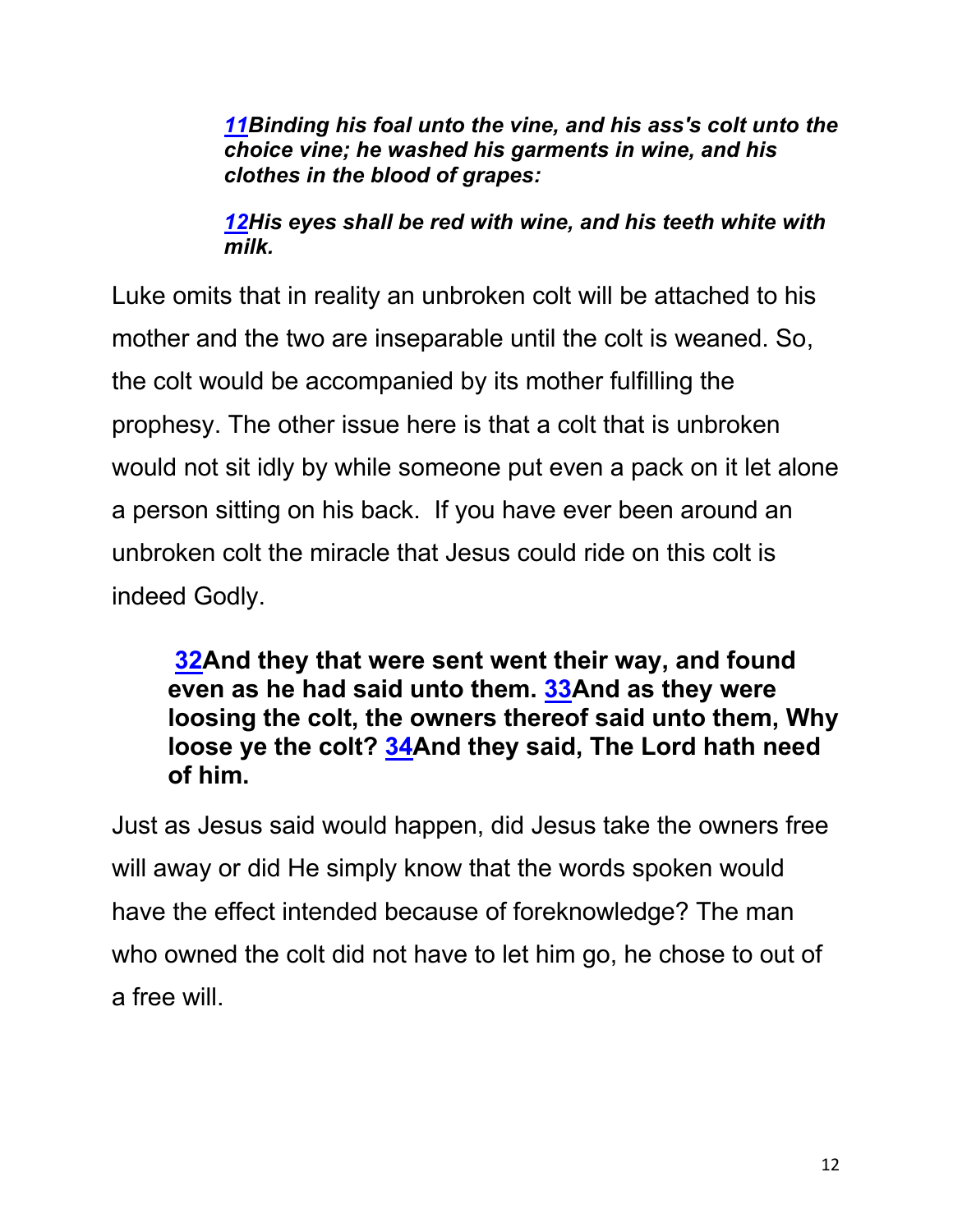### **35And they brought him to Jesus: and they cast their garments upon the colt, and they set Jesus thereon. 36And as he went, they spread their clothes in the way.**

This is reportedly a trait observed by the Israelites of kings and kingdoms they had encountered. The loyal subjects of the arriving king with lay down their garments in a show of respect and homage. To many, their King had arrived, and they were not going to allow this to go unnoticed; even though many wanted a warrior king, what they got instead was the King of the Universe, the Creator God in human form. There is no human King that can stand before Him in all of eternity and not bow down and declare that Jesus is King of King's and Lord of Lord's, to the glory of God.

### **37And when he was come nigh, even now at the descent of the mount of Olives, the whole multitude of the disciples began to rejoice and praise God with a loud voice for all the mighty works that they had seen;**

The people as well as the disciples could not restrain themselves any longer, the King was entering the seat of His Kingdom, Jerusalem and they were inwardly compelled to rejoice in that moment. They had seen the miracles, witnessed the blind to see, the lame to walk the afflicted with leprosy to be clean and even the dead to rise at His command, so to not rejoice at His entering the Holy City of God was beyond reason.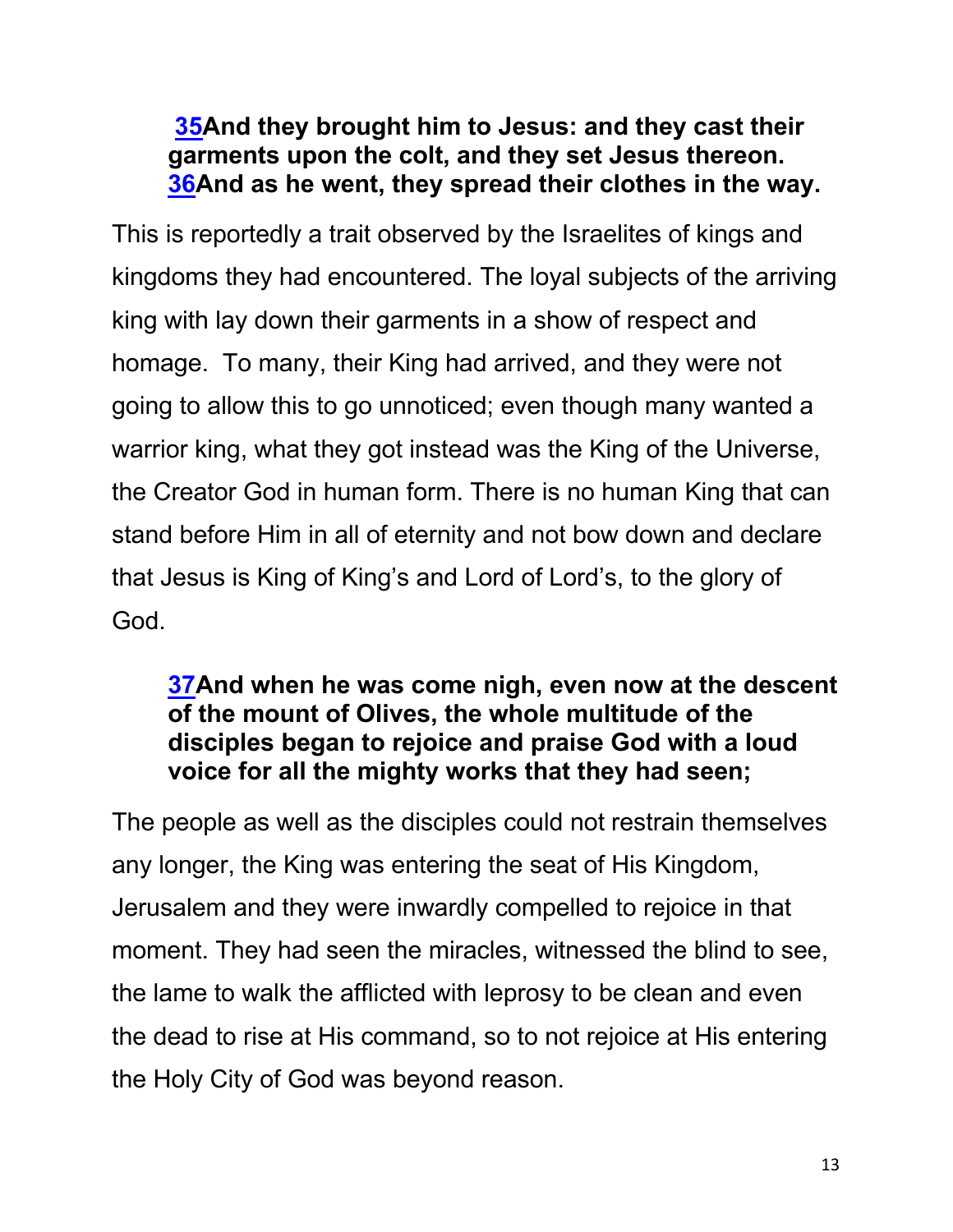**38Saying, Blessed** *be* **the King that cometh in the name of the Lord: peace in heaven, and glory in the highest.**

#### **39And some of the Pharisees from among the multitude said unto him, Master, rebuke thy disciples.**

Let not your hearts be troubled the naysayers were still there with an abundance of religious guidance for these poor misled masses. But the King refused their counsel;

### **40And he answered and said unto them, I tell you that, if these should hold their peace, the stones would immediately cry out.**

Jesus knew of the intensity of this moment against the foe of God Satan. He knew that His Father would see this celebration with or without people, it was His Son coming to what is to be the Capital of His Kingdom on earth. Even though the people thought they were getting the King they so long prayed for what they were getting is what they needed most; a Savior. He would still rule as King at a later time but what the world needed right then and right now was and is a Savior.

## **Jesus Weeps over Jerusalem**

**(Isaiah 29:1-16)**

**41And when he was come near, he beheld the city, and wept over it,**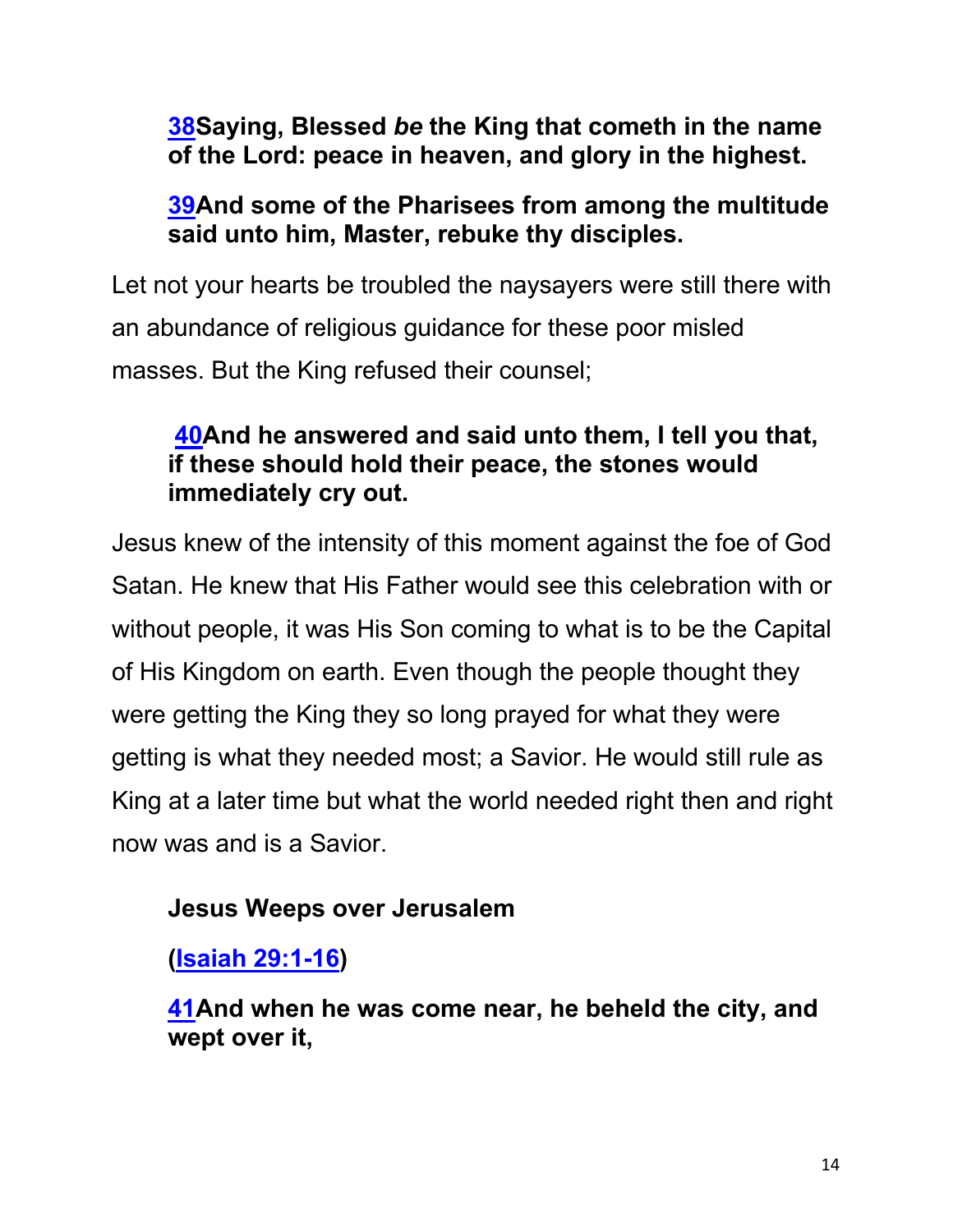Jesus was God in the flesh, and the flesh as we know is allowed a great deal of emotion; emotion driven by love and hate, strength and fear; and in Jesus case, Mercy and Grace. He along with His Father knew of all the travail and joy that had occurred inside these walls; the joy brought about by good Kings and honorable servants and priests of God. He also knew of the treachery that man was capable of, the type of treachery that caused God to leave the earth and the habitation that Solomon had built Him and return to His Throne in Heaven. Jesus knew what laid ahead; His pain that was to come and all of these emotions overwhelmed Him in this moment, and He wept for this city that would not have Him as their King.

#### **42Saying, If thou hadst known, even thou, at least in this thy day, the things** *which belong* **unto thy peace! but now they are hid from thine eyes.**

God had allowed Satan to cast a blindness over the eyes of the rulers and the people, brought about by the lust of the flesh and the desires of the heart that was evil constantly. They were not allowed to see the Glory of God as it approached the City Gate.

**43For the days shall come upon thee, that thine enemies shall cast a trench about thee, and compass thee round, and keep thee in on every side, 44And shall lay thee even with the ground, and thy children within thee; and they shall not leave in thee one stone upon**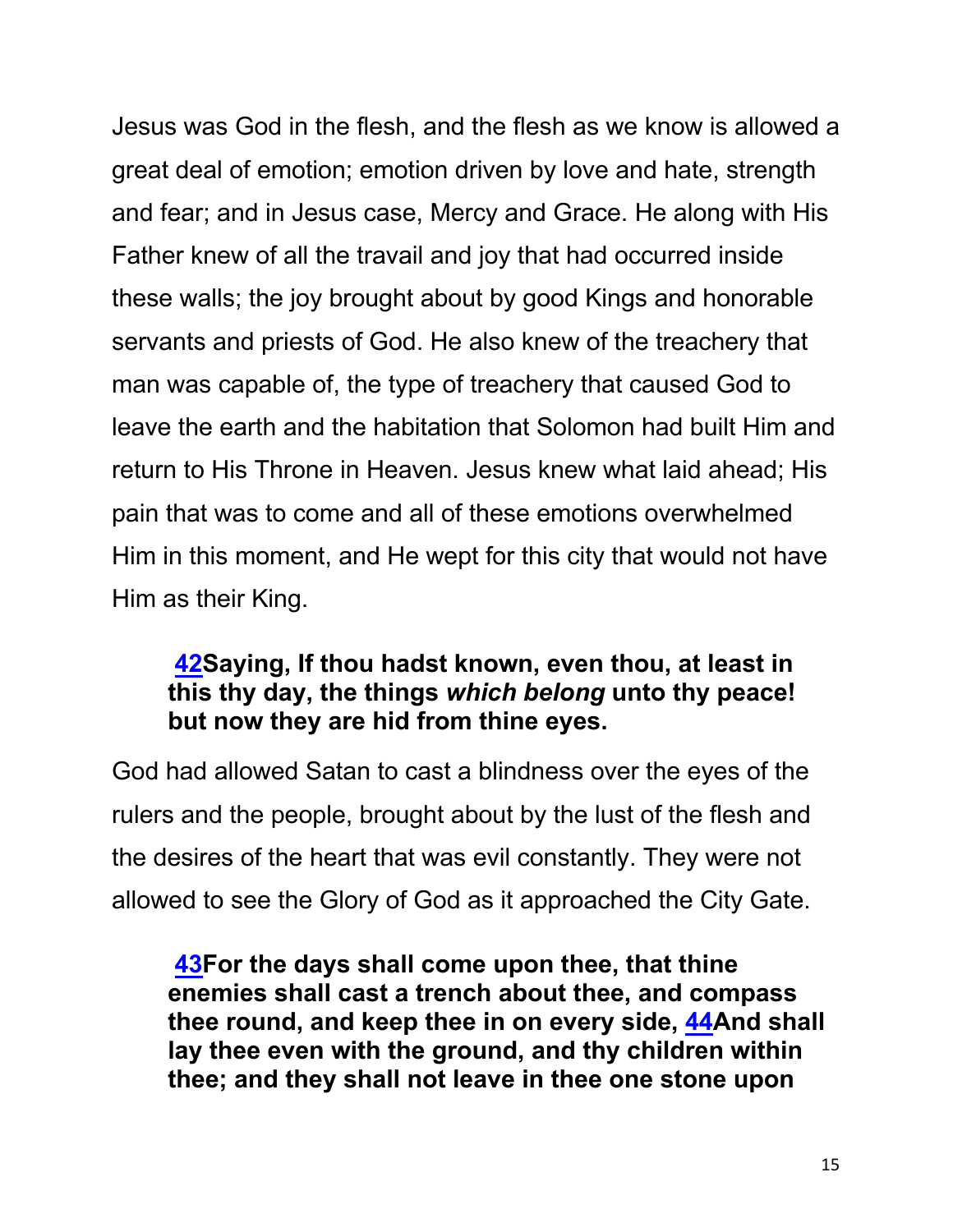### **another; because thou knewest not the time of thy visitation.**

These were not idol threats or Jesus laying out a plan for the destruction of Jerusalem, that was all lain out by the hearts of men, men at the beckon call of Satan. Men who would kill and destroy partially as a punishment from God upon the people who rejected Him and partially out of pure rage at Satan's enemy. God's people had been warned by the prophets and would be warned once again by His Own Son, whom He sent to the vineyard that He owned, and the evil people would kill the Son, thinking they would gain the world as their own.

### **Jesus Cleanses the Temple**

## **(Matthew 21:12-17; Mark 11:15-19; John 2:12-25)**

**45And he went into the temple, and began to cast out them that sold therein, and them that bought; 46Saying unto them, It is written, My house is the house of prayer: but ye have made it a den of thieves.**

The emotion of a creator to see what was to be honored, abused for the crassest reason, monetary gain was more than Jesus could take. He was to set the course for His own demise, by standing with God against the enemy that had set up camp right at the doors of His earthly Temple. It was indeed quite the entrance by the man who would be King.